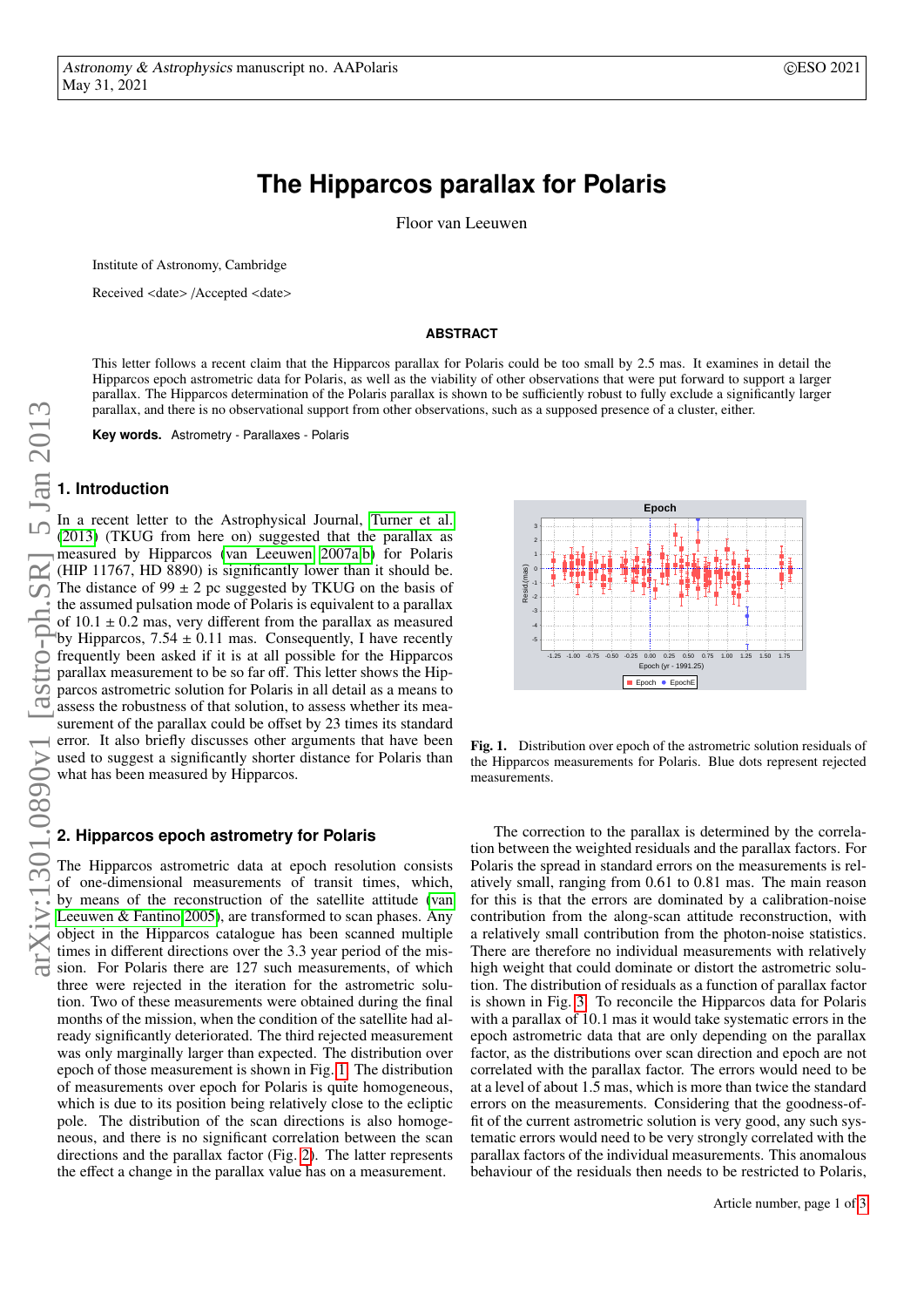

<span id="page-1-0"></span>Fig. 2. Distribution of parallax factors as a function of scan direction. The scan direction can be seen as the connection from the point  $(0,0)$  to a data point. The parallax factor (a dimensionless ratio) is indicated by the distance of the data point from the reference point (0,0). The red and blue dots refer to positive and negative parallax factors, respectively.



<span id="page-1-1"></span>Fig. 3. Distribution of measurement residuals as a function of the parallax factor for the Hipparcos parallax solution of  $7.54 \pm 0.11$  mas. Also shown, by means of the diagonal line, is the expected relation between parallax factors and residuals for the parallax of 10.1 mas that has been suggested by TKUG.

or at most to a very small number of stars in the catalogue. If it were more general, errors at this level would show up in the distribution of negative parallaxes, which is contrary to what has been observed [\(van Leeuwen 2007a\)](#page-2-1). It seems therefore that the Hipparcos data cannot in any way support the shorter distance and larger parallax for Polaris suggested by TKUG.

## **3. Other arguments used to suggest a larger parallax for Polaris**

One other main argument has been used in the past to suggest that the Hipparcos parallax for Polaris could be too small. Although no longer directly referred to in the paper by TKUG, it is indirectly used by referring to earlier publications on the same subject [\(Turner et al. 2005;](#page-2-4) [Turner 2009\)](#page-2-5) as part of the "evidence" presented. It concerns the suggestion that there is a cluster, at a distance of 100 pc, with which Polaris is supposed to be linked. In [Turner](#page-2-5) [\(2009\)](#page-2-5) this cluster is presented as being



<span id="page-1-2"></span>Fig. 4. Colour-magnitude diagram for stars within a 3 degrees radius from Polaris, and with relative parallax errors below 15 per cent. This diagram should be compared with Fig. 4 in [Turner](#page-2-5) [\(2009\)](#page-2-5). The colours of the dots reflect the spectral types of the stars, from blue (B) to red (M).

observed from the HR diagram of stars within 3 degrees from Polaris based on apparent magnitudes as found in the Hipparcos catalogue. Two observations are in place here:

- 1. The diagram as presented in Fig. 4 of [Turner](#page-2-5) [\(2009\)](#page-2-5) as "Polaris neighbours" cannot be reproduced; in fact, the actual HR diagram for stars within 3 degrees from Polaris looks very different indeed (see Fig. [4\)](#page-1-2), and shows no sign of clustering;
- 2. There is no signature of a cluster in either the distribution of proper motions (see Fig. [5\)](#page-2-6) or the distribution of parallaxes in the direction of Polaris.

There simply is no cluster at the supposed distance of 100 pc in the direction of Polaris, and the HR diagram as produced by Turner in his 2009 paper does not appear to have any relation with reality for that field.

The argument on the cluster was replaced by TKUG with the suggestion that the distance of Polaris could be determined through main-sequence fitting of the F3 V companion of Polaris, Polaris B, of magnitude V=8.60, and B−V=0.39 [\(Turner 1977\)](#page-2-7). Through main-sequence fitting, TKUG derived a distance modulus of 5.0, which therefore must be based on an absolute magnitude of V=3.6. The Hipparcos catalogue contains 390 stars for which the spectral type is given as F3 V, and for which the relative error on the parallax is lower than 10 per cent. Figure [6](#page-2-8) shows the distribution in absolute magnitude and colour for these stars. The mean absolute magnitude for this selection of stars is Hp=3.17, with a standard deviation of 0.48. The equivalent in  $V_J$  is  $3.08 \pm 0.48$  [\(ESA 1997\)](#page-2-9). The mean colour is 0.434 with a standard deviation of 0.029. There is a significant correlation standard deviation of 0.029. There is a significant correlation coefficient of 0.237 between the magnitude and colour distributions, which simply reflects the spread over the B−V colour index among the F3 V stars. The Hipparcos measurement of the parallax implies an absolute V magnitude for Polaris B of V=2.99. This value, as well as the value given by TKUG for Polaris B, falls within the observed distribution of F3 V stars,